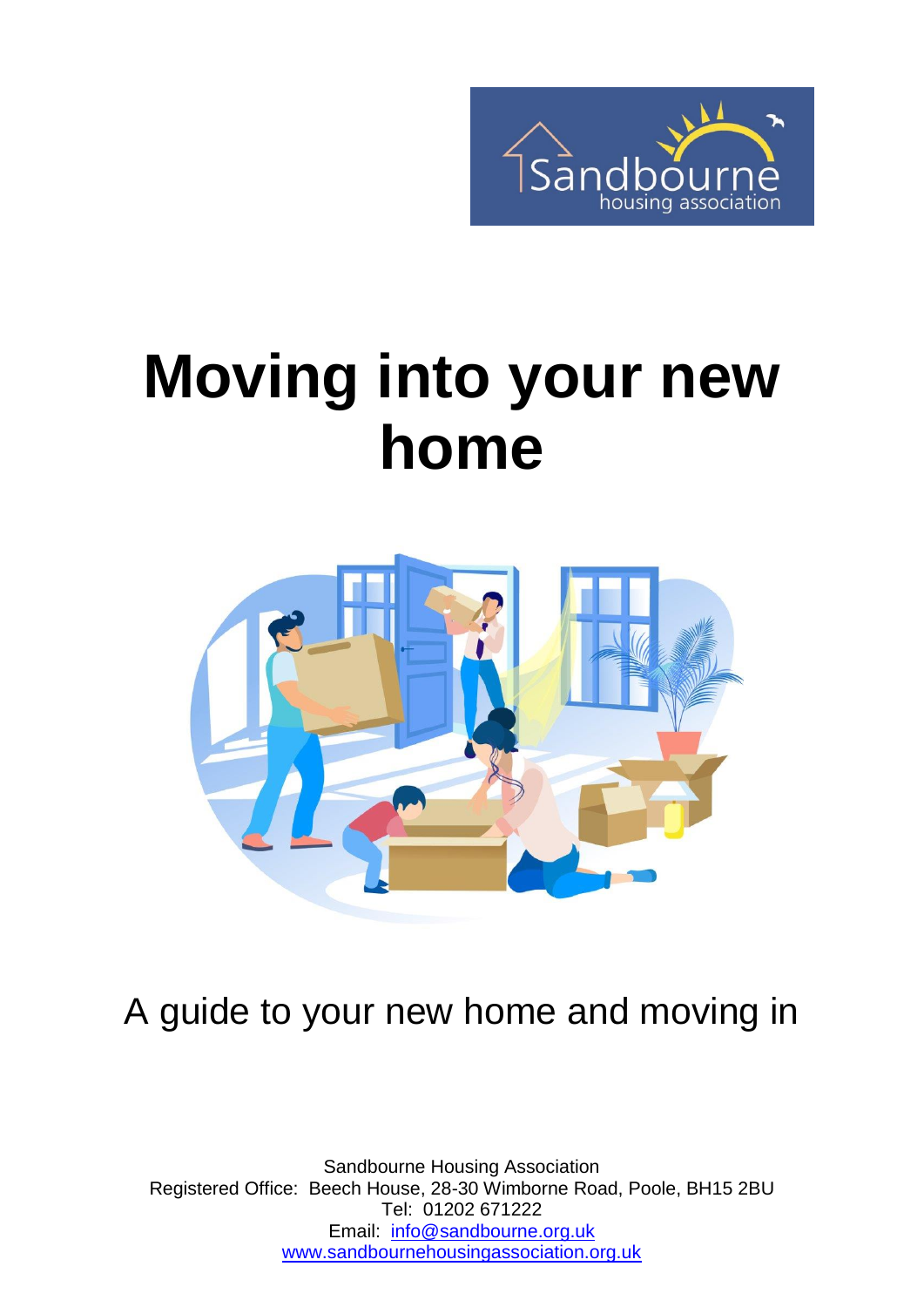# **Introduction**

Sandbourne would like to welcome you to your new home.

We hope that your move will be a smooth one but, should you have any problems relating to your tenancy or settling in, please contact the office. Our details are on both the front cover and last page of this leaflet.

This leaflet is intended to be a basic guide for our residents and is fairly general due to the variety of different tenures and properties we have.

The use of 'you' applies to all of our occupiers who are tenants, leaseholders or shared owners. The use of 'us', 'our' or 'we' refers to Sandbourne Housing Association.

# **A bit about Sandbourne**

Our registered office is located in Poole and (at the time of print) we have 10 staff: a Chief Executive, Head of Housing, two housing management staff, two maintenance staff, two part-time finance staff and two admin staff.

We have (at the time of print) 224 properties in Bournemouth, 194 in Poole, 45 in Ringwood, 13 in Wimborne and 5 in Milborne St Andrew.

These are made up of general rented flats and houses for those people aged 18 and over who are nominated to us by the local authority; flats (and a few other homes) for those people aged 60 and over for which we hold a waiting list; and some leasehold and shared ownership properties that are advertised independently from us when they become vacant.

Our aim is to cover information that could be useful to as many new residents as possible, but obviously this might vary subject to the type of new home you are moving into. We also have a wide range of other leaflets covering specific topics, many of which will be in your sign up pack but are also available from the office or on our website.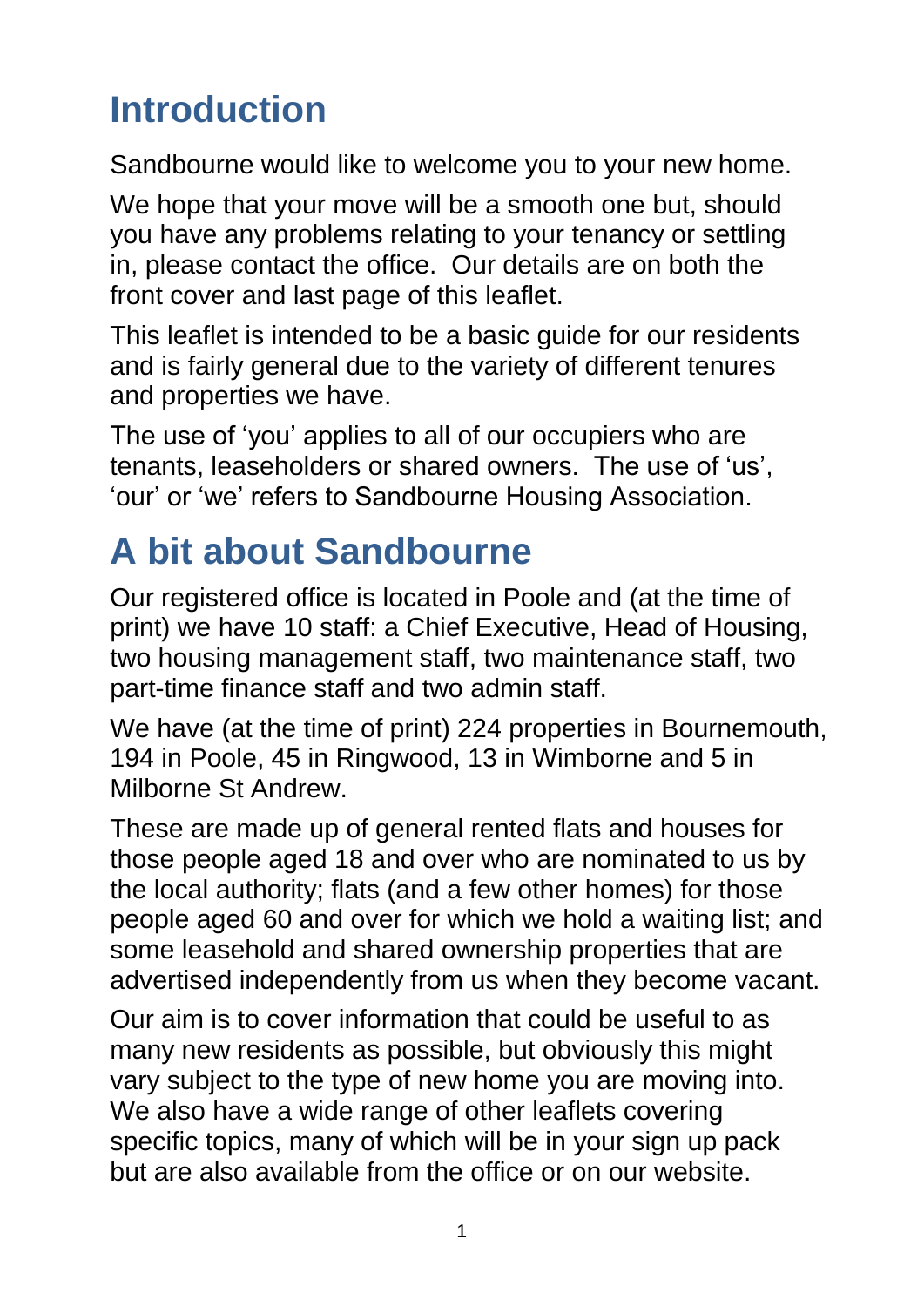# **When you know you are moving in**

Here are some of the arrangements you may need to make:

- If you think you may be entitled to Housing Benefit or Universal Credit, you should apply immediately to the local authority (Housing Benefit) or DWP (Universal Credit).
- If you have been receiving Housing Benefit or Universal Credit at a different address, you must tell them that you have moved.
- You should contact the electricity, gas, phone and broadband companies, where applicable, to let them know that you are moving and let them know if you want them to continue providing those services to you.
- You should make sure that you have arranged contents insurance cover for your belongings for your new property (see separate section on this below).
- Please arrange for your TV licence to be transferred to your new home, even if you receive a free licence.
- Don't forget to let people like your GP know that you are moving.
- You might also want to arrange with the post office to forward your post from your previous address.

## **Home contents insurance**

Sandbourne does not insure your furnishings or belongings and we strongly advise that you take out your own home contents insurance.

This should cover you against damage to your personal belongings, floor coverings, furniture and other contents and decorations, including damage from fire, floor, break-in and vandalism, or accidents caused by you to your neighbour's property or Sandbourne's communal facilities.

When choosing an insurance policy, you should make sure that it covers broken glass and locks in doors and windows.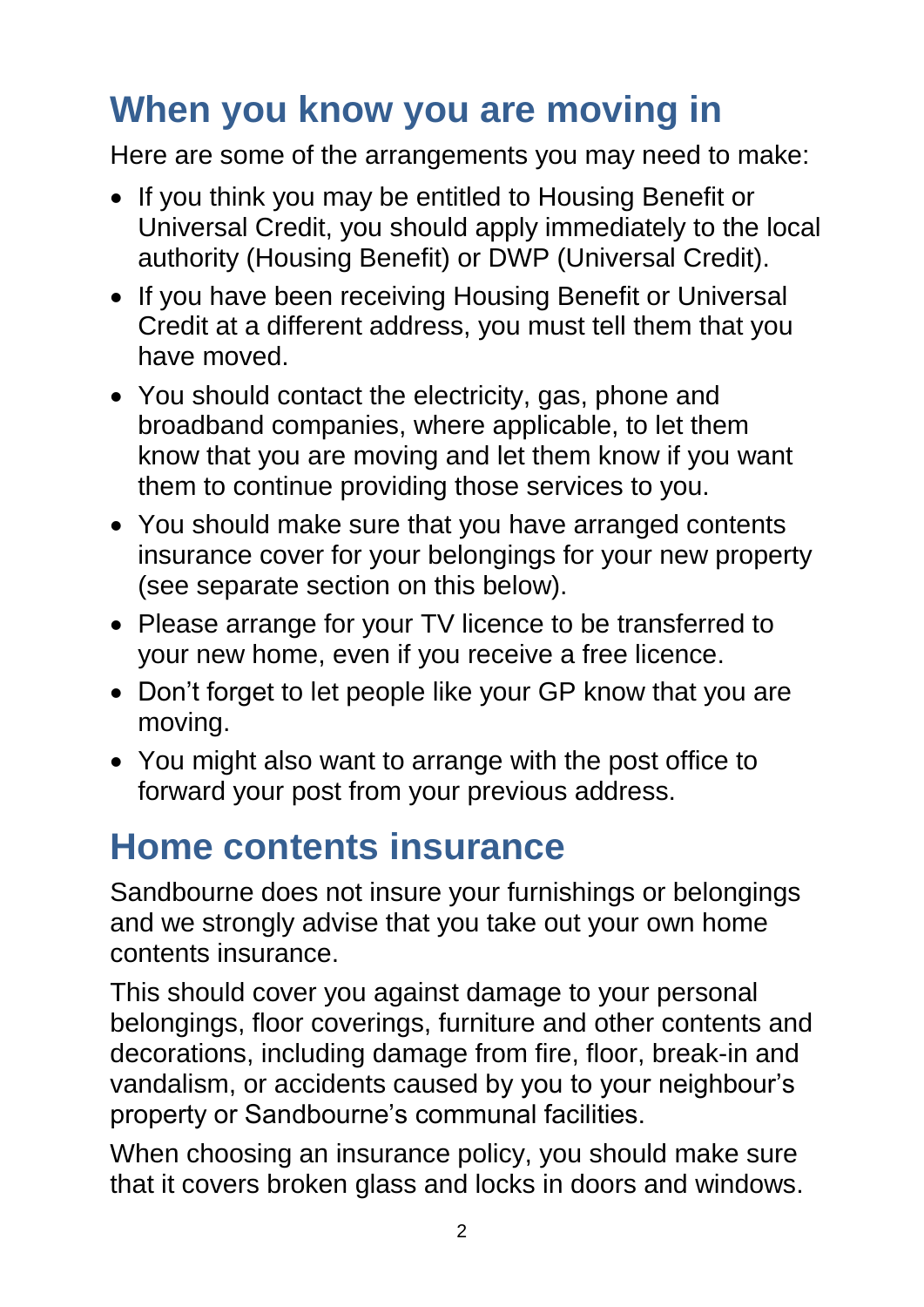# **Your tenancy**

If you are moving into a rented property, you will sign a tenancy agreement and the date given on that document is the one when you become the legal tenant. From that date you are responsible for paying rent and other charges, even if you do not move in immediately. Please keep your tenancy agreement safe and see our leaflets on 'Tenancies' and 'Rent and Service Charges' for more information.

#### **Paying for your rent and/or service charges**

The leaflet 'Rent and Service Charges' explains this in more detail, along with our leaflet on 'Payments (Ways to Pay)'. However, we will ask you to let us set up a direct debit with us for any payments due. Please note that rent is due in advance.

## **Housing Benefit and Universal Credit**

Please remember that if you are currently in receipt of Housing Benefit or Universal Credit and you move homes, you will only receive it on one of your properties (unless you have an agreed overlap with the local authority/DWP) and it will only be paid once you have moved in.

# **Keys**

We will provide you with a set of keys (and fobs where applicable) when you sign up to your tenancy with us. We will not hold any spare keys for your own front door, so they will be your responsibility to replace if you lose them.

The only master keys or fobs we hold will be for the main front entrance doors to blocks of flats. If you need a spare, please contact us, although there will be a charge for this.

For security reasons, please let us know immediately if you lose your key/fob to a main entrance door to a block of flats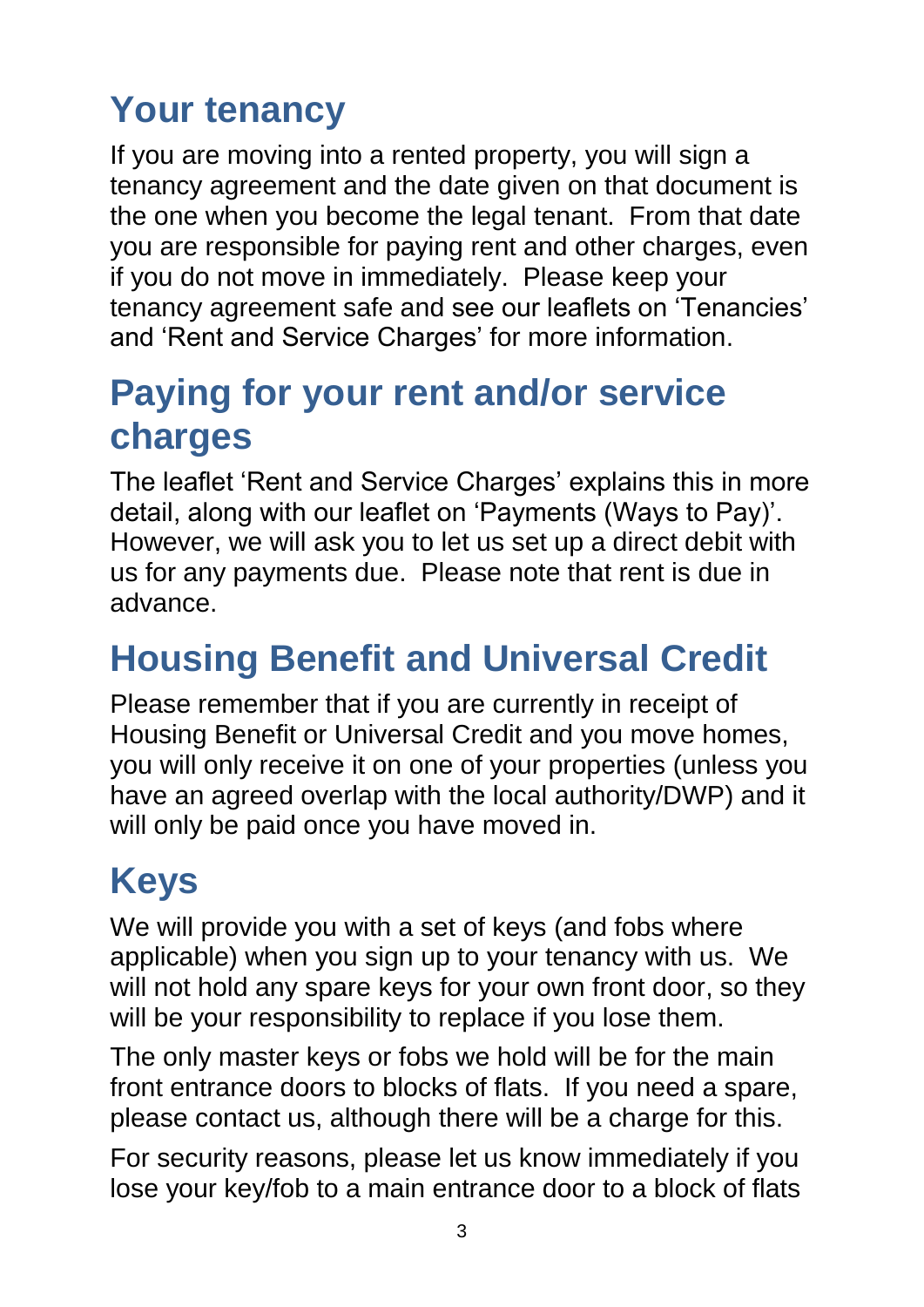as this could compromise the security of the building.

We provide key safes outside of our 60+ flats and strongly recommend that you keep a spare key to your flat in there. You should also ensure that your next-of-kin knows your key safe number in case there is an emergency.

# **Security**

There are many aspects of keeping safe in your home, but we would recommend that you do not have any sort of name plate outside of your home giving your details as this could make it easy for bogus callers to introduce themselves. See our separate leaflet on 'Safety in the Home'.

## **Support services**

Apart from our Extra Care scheme in Bournemouth, we do not provide any support to residents. What we do provide is a housing team who can point you in the direction of where you might be able to get support to help you live independently in your home, including who to contact about how to claim benefits etc.

#### **Decorating, repairs and home improvements**

You should familiarise yourself with our leaflets 'Repair Guidelines' and making 'Home Improvements'.

We do have a dedicated email address for you to report your repairs to [\(repairs@sandbourne.org.uk\)](mailto:repairs@sandbourne.org.uk) which goes straight to our maintenance team and you can sign up to a text messaging service so that you know we have ordered your repair for you.

These leaflets state that before you move in we will have checked the condition of the property, carried out safety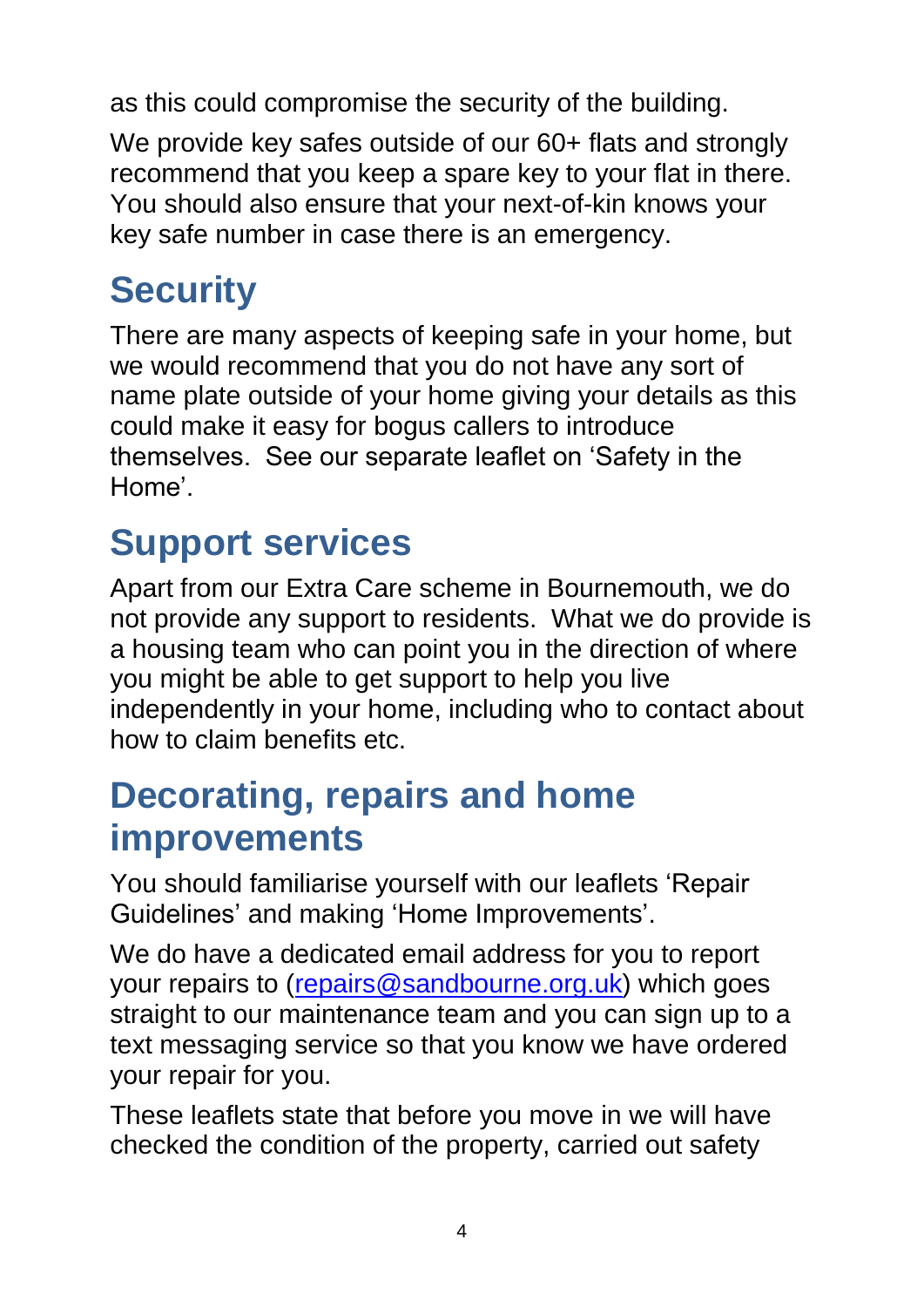checks, and undertaken any necessary repairs and redecorating.

Although you may be able to do things such as putting up shelves, you must not make any alterations to your new home for the first year of your tenancy (your starter tenancy period) and it is always best to check with us first before carrying out any works and make sure you have our permission. You should not remove anything from the property, which belongs to us, during that first year.

You will be responsible for certain repairs (see repairs leaflets) and some, if carried out by us, may be rechargeable to you. Our leaflet 'Recharge Guidelines' provides more information. You will also be responsible for the ongoing decoration of your home.

#### **Newly built or recently refurbished properties**

If you are the first resident to occupy a new or recently refurbished home, you may come across things that need to be fixed. Don't worry if you find the paintwork flaking or cracking inside. These are normally signs of the wall plaster drying out. It can take up to a year for this to settle, but you can speed up the process by making sure your home is well ventilated.

For other problems, please let us know as soon as you notice anything that is wrong so that we can try to get it put right. Any work carried out by the original contractor is normally under guarantee for the first year and we may need to get back to them within that timescale.

# **Legionella**

We don't want to alarm anyone, but we do recommend that you run your taps and shower (if applicable) for a few minutes when moving into your new home. Also, that you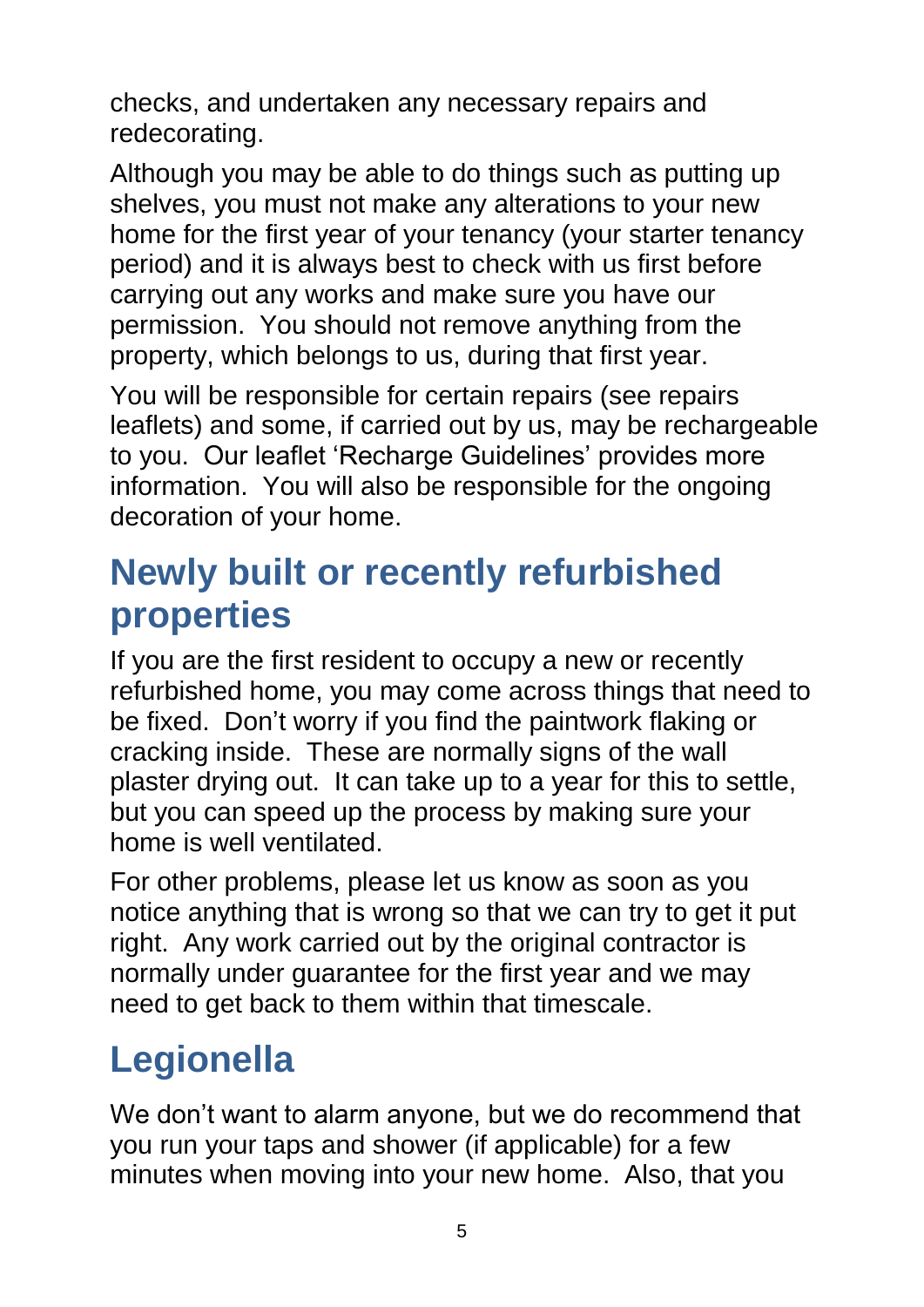flush your toilet before use. This is simply advice that we give to all our new residents when moving in or if they have been away from their home for a long period of time, as outlined in our 'Legionella' leaflet.

#### **Keeping communal areas clear**

Following advice from the Fire Service and our insurers, personal items are not permitted outside of flat doors in communal corridors, eg mats, plants, tables. Communal corridors and fire exits should not be blocked/obstructed. Pushchairs, bicycles and toys, for example, should not be stored under stairwells. Combustible materials should not be stored in any communal areas or cupboards. Therefore, anything that can cause an obstruction or can cause or accelerate a fire is not permitted in communal/shared areas.

# **Rubbish disposal**

Disposing of your normal household rubbish and recycling is nearly always an issue, irrespective of whether you live in a flat or a house. It depends on where you live as to the colour of your bins and whether you have to use black bags. At the time of printing this leaflet, Poole has black general refuse and blue recycling bins, whereas Bournemouth has black recycling and blue general refuse bins. Our Ringwood residents have an assortment of bins and black bags.

What we would ask is that you dispose of your rubbish responsibly in line with what you are advised by your local authority. You are also responsible for disposing of your own electrical and other bulky household items, for example old washing machines or mattresses, and these should not be left out for someone else to remove. The council won't take them and we will have to find out who 'dumped' them and re-charge them for their removal. If we can't, then the charge is split between all residents at that scheme.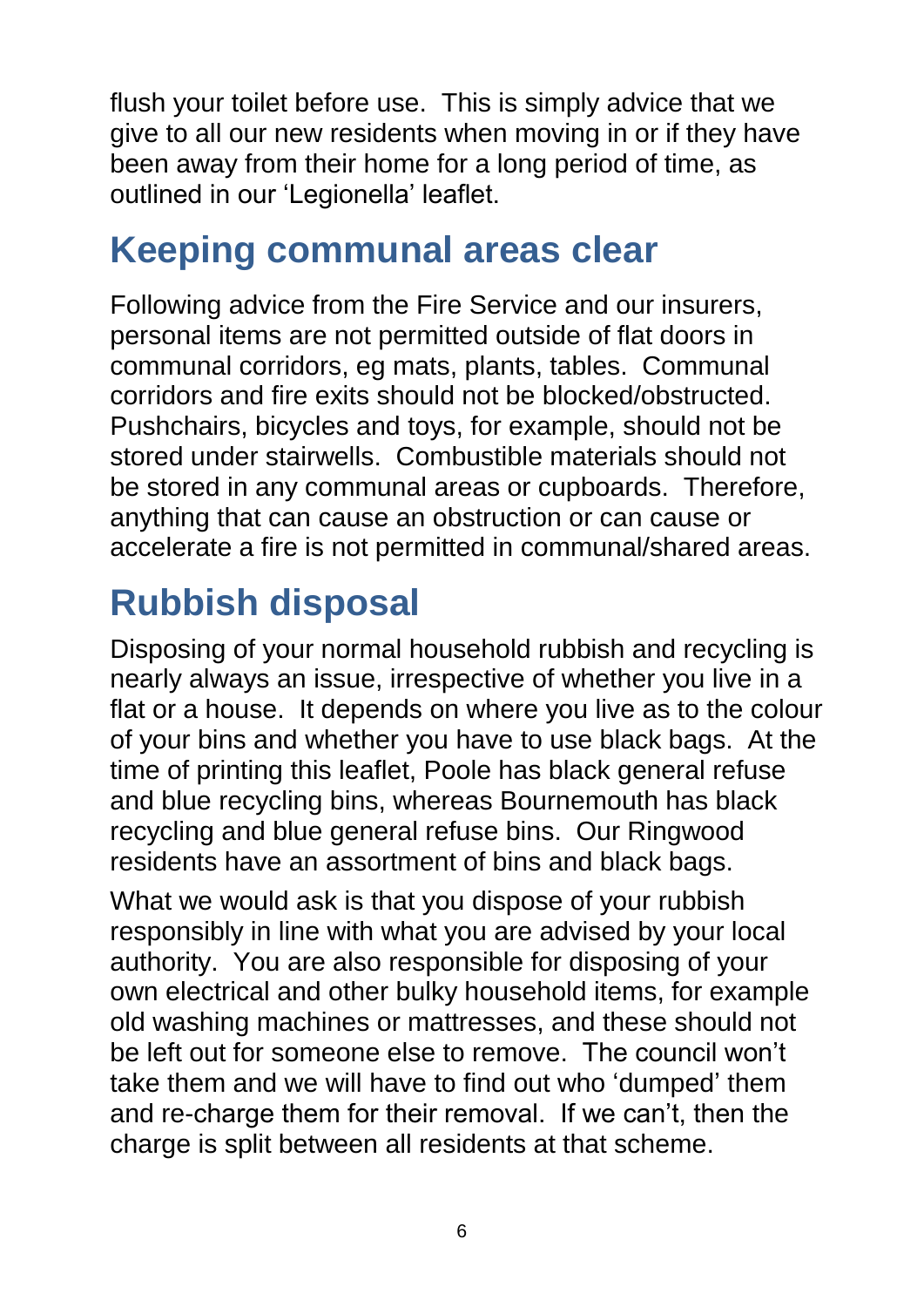Where there are shared bins/bin stores (blocks of flats), the council will not empty bins if they are contaminated, for example putting general household waste in the recycling bins. This can cause a backlog of rubbish and lead to residents filling whatever bins are empty irrespective of what should go in them.

Again, with shared bins, please remember that if you put large cardboards boxes, for example, in the recycling bin without breaking them up, they take up a large amount of space and can result in the bin becoming very full very quickly.

# **Parking**

This is one of the biggest problem areas, particularly within estates or blocks of flats. For this reason, we have produced a comprehensive leaflet on 'Parking' to cover as many eventualities as possible.

Some of our 18+ properties do have allocated resident and visitor car parking spaces, but many of our residents have no parking at all. At the majority of our 60+ schemes, some parking is provided on a first come, first served, basis.

Please read our parking leaflet but remember that parking may not be a right where you live; where there are designated disabled parking bays, an official disabled parking permit (blue badge) must be displayed; entrances/ exists must never be blocked; and emergency vehicles should never be prevented from parking close to a building.

Finally, tolerance should be exercised when workmen, removal companies, etc are loading or unloading on site.

## **Pets**

We have a leaflet on 'Pets (Living with Pets in a Sandbourne Property)'. This provides useful guidance about what we expect of our pet-owning residents.

If you have a pet at the point of applying for accommodation, should let us know in advance. If you are considering getting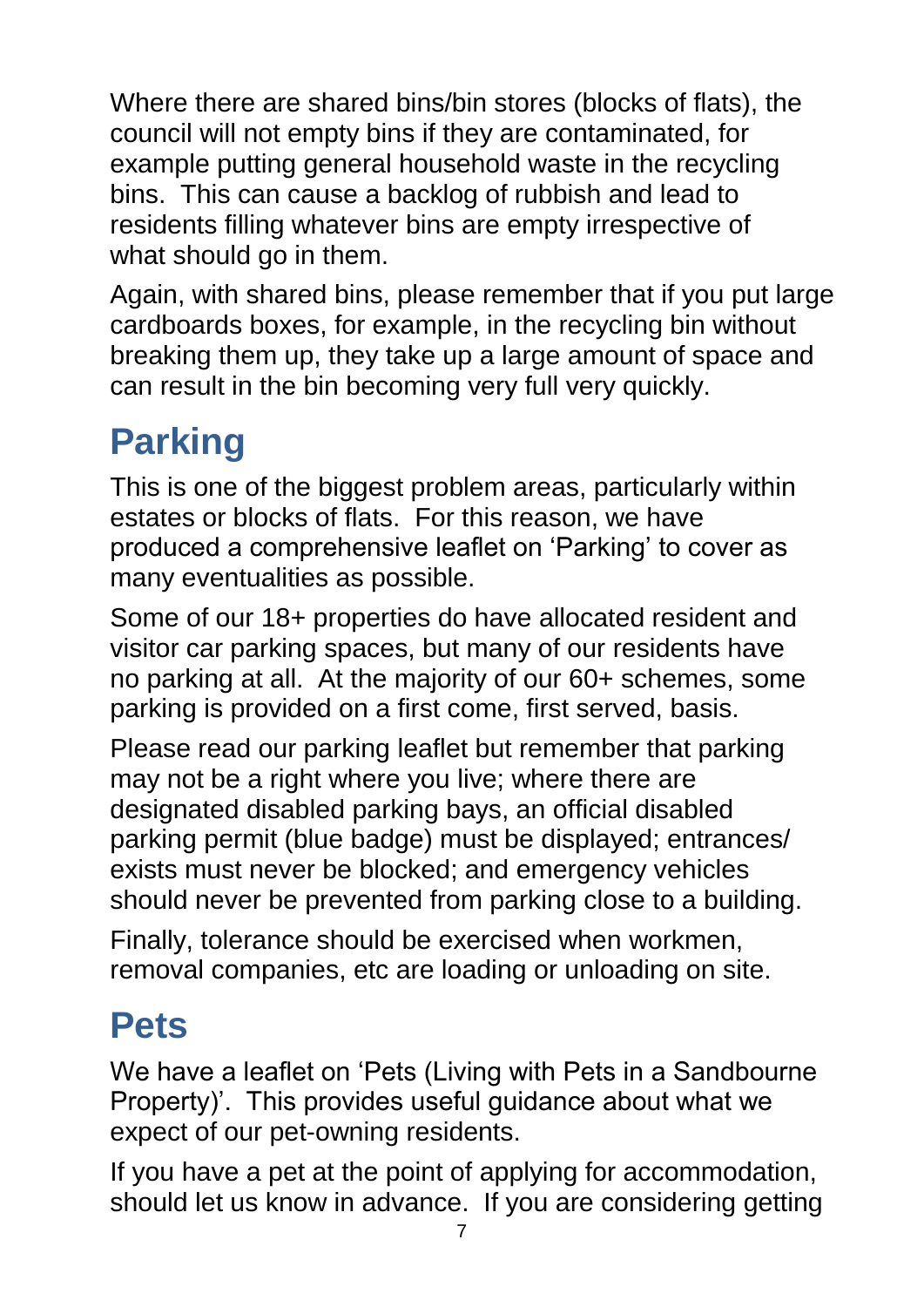a pet, you should use the form at the back of our leaflet to gain our permission first.

If you have been granted permission to keep a pet in your home, you must not allow them to cause a nuisance or to foul the grounds around your home and you should follow the guidelines in the leaflet.

## **Communal gardens/paths/roads**

Where there are communal gardens, we are responsible for keeping the grounds tidy and free of rubbish; trimming shrubs and hedges; maintaining fences, boundary walls and steps or paths leading to your front or back door, but not other garden paths.

Communal gardens are for the benefit of all residents at that scheme and if you wish to hold an event, you must seek our permission first. We do not encourage residents to 'take over' part of the communal gardens as their own or leave their own items permanently outside in the grounds.

Although we may provide grit bins, we will not clear snow or ice from paths or roads and car parks in communal areas owned by us.

Please see our leaflet 'Gardens (Your garden and/or communal gardens/grounds)'.

## **Feeding birds and wildlife**

Whilst we understand that many people may like to put food out for birds and other wildlife, we discourage this where there is communal living. This is because the food left out can encourage vermin (rats) and this, together with bird droppings, can cause damage to property.

## **Satellite dishes**

If Sandbourne has already erected a satellite dish, for example at a block of flats, you cannot normally put up your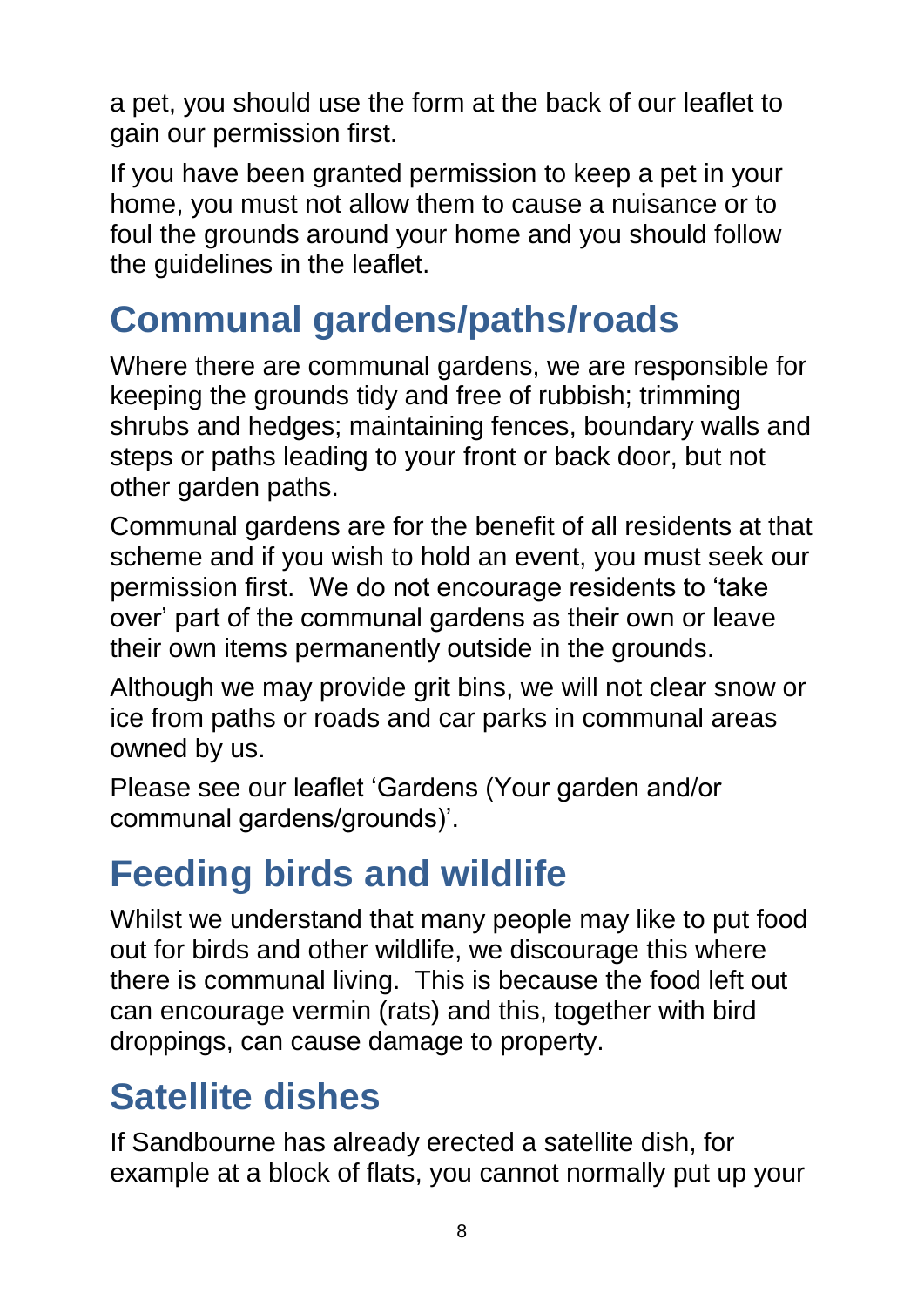own dish. This is sometimes down to what is acceptable under planning conditions for flats.

If you live in a house, then you should check with us before putting up a satellite dish as we may need to give you permission for this.

## **Living with your neighbours**

We accept that, on rare occasions, neighbours may fall out with each other. We have leaflets and policies to help you resolved matters between yourselves ('Acting Responsibly', 'Anti-Social Behaviour' and 'Complaints'). However, if we need to get involved, we need to act impartially and ask residents to keep diary log sheets to support their complaints.

# **Running a business from your home**

Your home is meant to be used as a home. Therefore, you must not run a business from your home without our written permission. We will normally only give our permission if we are sure that the business will not disturb your neighbours and does not require planning permission. Please contact us before considering this.

If we become aware of of anyone carrying out criminal, illegal, or immoral activities in their home, for example, prostitution or illegal use of drugs, we will take action.

# **Applying for a Transfer or Swap Homes**

If you decide that you would like to transfer from one Sandbourne property to another, please ask us for a copy of our Allocations and Lettings Policy to see if you meet the criteria, for example, age or disability. We can then send you a form to complete to go on the Transfer List.

If you want to swap your home with someone who is not a Sandbourne resident, please speak to us or visit the Home Swapper website [\(www.homeswapper.co.uk\)](http://www.homeswapper.co.uk/).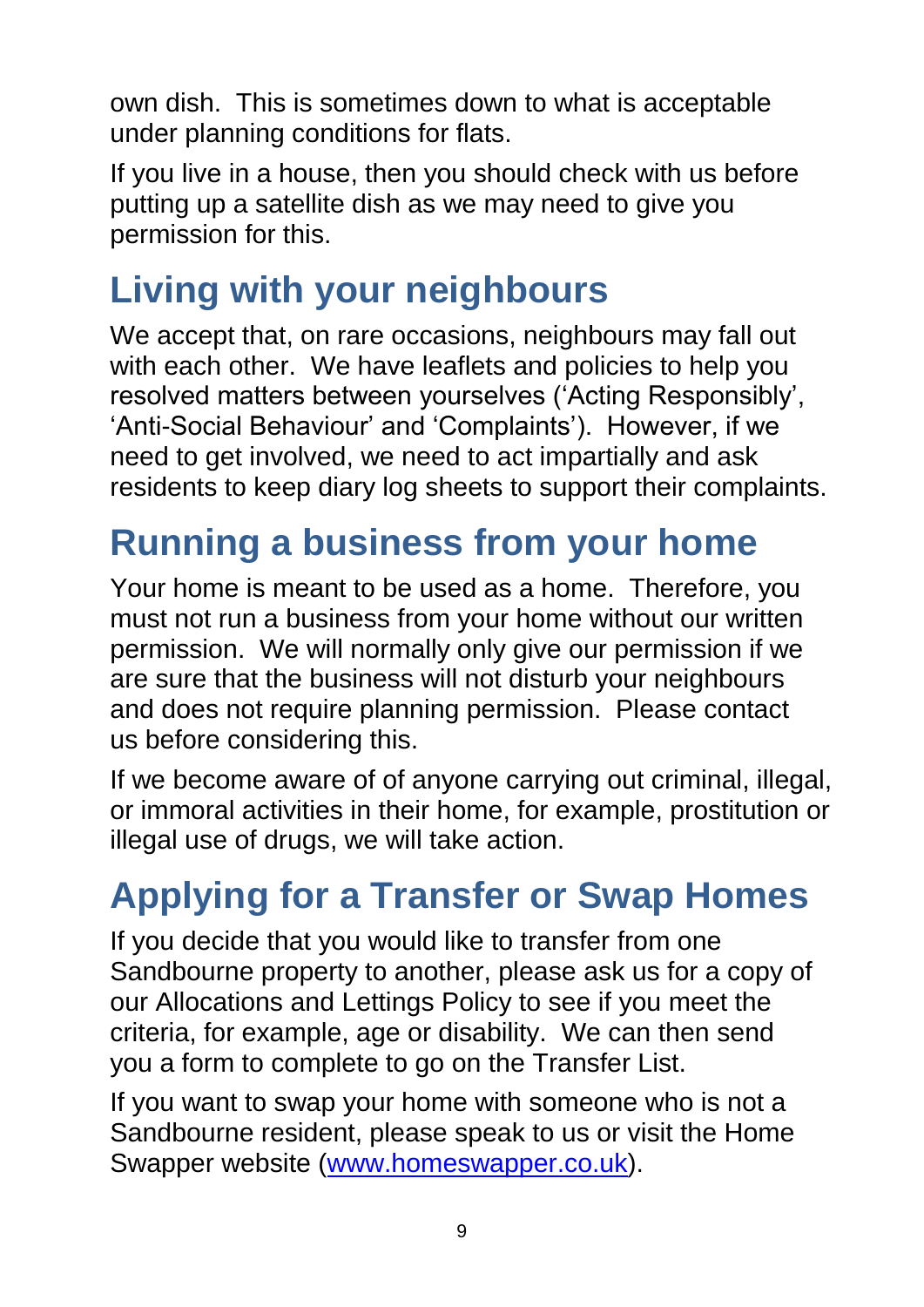# **Buying your home**

Please contact us for further information about the Right to Buy.

## **Leaving your home**

We don't want to talk about you leaving your home when we are only just welcoming you as a new resident. However, when the time comes and you want to move or you sadly pass away, we have a leaflet on 'Moving On (Ending a Tenancy)' which either you or your next-of-kin will be given and this has a form at the back for you/your next-of-kin to use to end your tenancy. A month's notice is normally required.

#### **New Home Survey**

We want to find out what we are getting right or wrong and therefore will send you a survey, normally six weeks after you have moved in. Your feedback is always important to us, so please be honest but constructive with any comments you make.

## **Data Protection**

When you receive your New Tenant Pack, you will be provided with a leaflet explaining about how we deal with and use your date under the General Data Protection Regulations. It is always best to check our website for the latest version of this leaflet later on during your tenancy to read about any changes that have come about.

#### **Newsletters**

We produce quarterly newsletters for all of our residents (normally March, June, September and December). We would encourage you to read these as they are our main